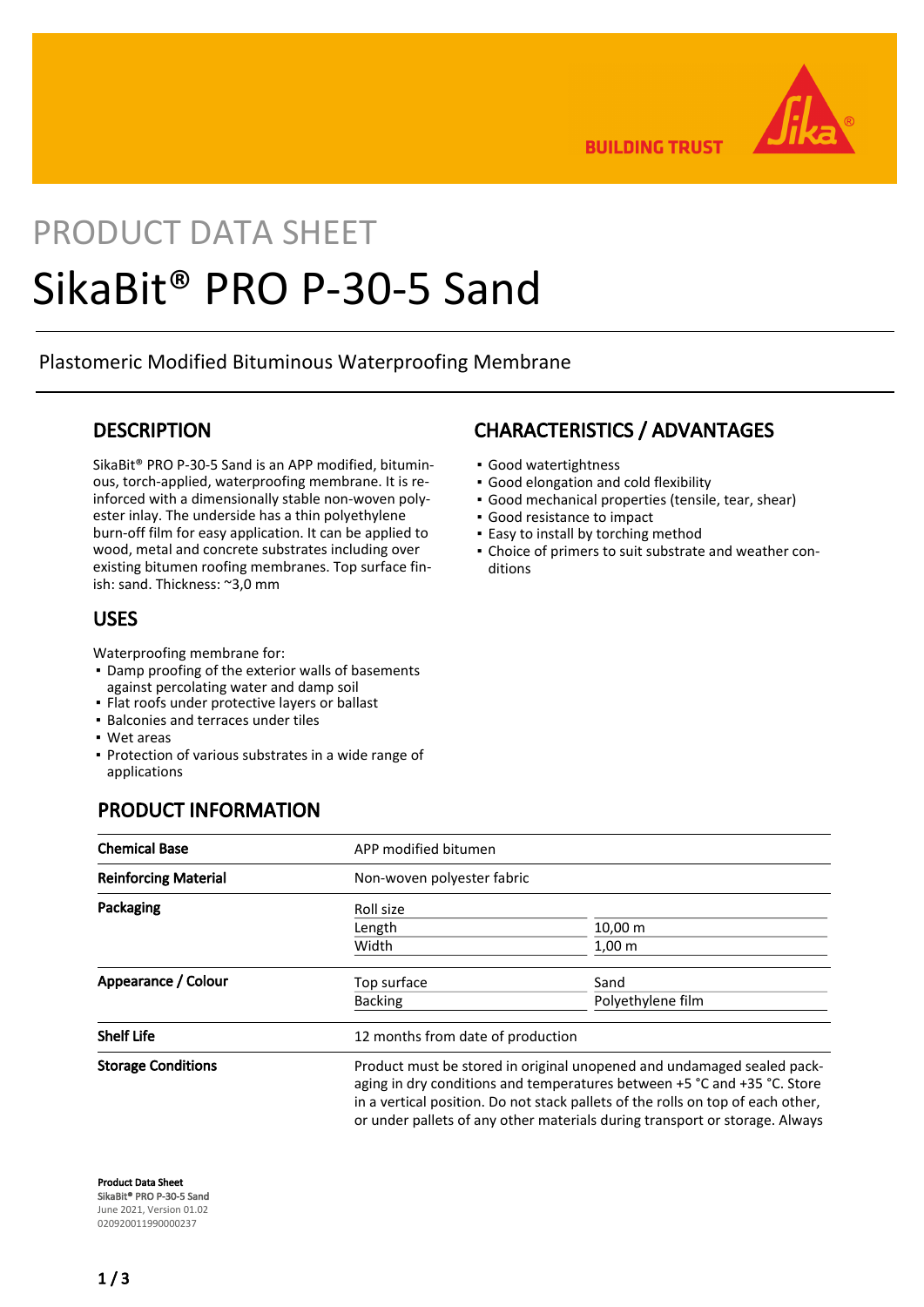| <b>Effective Thickness</b> | 3,0 mm $\pm$ 5 %    | (EN 1849-1) |
|----------------------------|---------------------|-------------|
| Width                      | 1 m                 |             |
| Length                     | 10 <sub>m</sub>     |             |
|                            | refer to packaging. |             |

## TECHNICAL INFORMATION

| Resistance to Impact          | $\geq 600$ mm at +23 °C     |                                          | (EN 12691- Method A) |
|-------------------------------|-----------------------------|------------------------------------------|----------------------|
| <b>Tensile Strength</b>       | Longitudinal<br>Transversal | 600 N/50 mm ± 20 %<br>400 N/50 mm ± 20 % | $(EN12311-1)$        |
|                               |                             |                                          |                      |
| <b>Elongation</b>             | Longitudinal                | $30 \% \pm 15 \%$                        | $(EN12311-1)$        |
|                               | Transversal                 | $30\% \pm 15\%$                          |                      |
| Tear Strength                 | Longitudinal                | 150 N $\pm$ 30 %                         | (EN 12310-1)         |
|                               | Transversal                 | 150 N ± 30 %                             |                      |
| <b>Joint Shear Resistance</b> | Longitudinal                | Min. 500 N/50mm                          | (EN 12317-1)         |
|                               | Transversal                 | Min. 350 N/50mm                          |                      |
| <b>Flow Resistance</b>        | $\geq$ 120 °C               |                                          | (EN 1110)            |
| <b>Water Tightness</b>        | 60 kPa                      |                                          | (EN 1928-Method B)   |
|                               |                             |                                          |                      |

## APPLICATION INFORMATION

| <b>Ambient Air Temperature</b> | +5 °C min. $/$ +50 °C max. |
|--------------------------------|----------------------------|
| <b>Relative Air Humidity</b>   | 80 % max                   |
| <b>Substrate Temperature</b>   | +5 °C min. $/$ +50 °C max. |

# BASIS OF PRODUCT DATA

All technical data stated in this Product Data Sheet are based on laboratory tests. Actual measured data may vary due to circumstances beyond our control.

# LIMITATIONS

- At low temperatures, take care unrolling to avoid damaging the membrane.
- Use suitable footwear to avoid puncturing the mem-▪ brane.
- Do not apply to wet, damp or unclean surfaces.
- Do not over-torch the membrane otherwise the polyester reinforcement (which melts at 260 °C) will be damaged making the membrane un-useable.
- **.** If membrane is insufficiently heated, this can cause reduced adhesion to the substrate, between layers or on the overlaps. If this occurs, un-bonded areas must be lifted and re-torched.
- If a seasonal symbol is printed on the roll's label, it is advisable to use the membrane during the indicated season.

# ECOLOGY, HEALTH AND SAFETY

#### REGULATION (EC) NO 1907/2006 - REACH

We follow PLC -Priority Chemical List and PICCS- Philippine Inventory of Chemicals and Chemical Substances but we don't indicate on our local PDS.

# APPLICATION INSTRUCTIONS

#### SUBSTRATE QUALITY

The supporting structure must be of sufficient structural strength to apply all new and existing layers of the waterproofing build-up. When used as a roofing membrane, the complete roof system must be designed and secured against wind uplift loadings. The substrate must be uniform, firm, smooth and free of any sharp protrusion or burrs, clean, dry, free of grease, bitumen, oil, dust and loosely adhering particles.

#### SUBSTRATE PREPARATION

Use the appropriate preparation equipment to achieve the required substrate quality.

Product Data Sheet SikaBit® PRO P-30-5 Sand June 2021, Version 01.02 020920011990000237



**BUILDING TRUST**